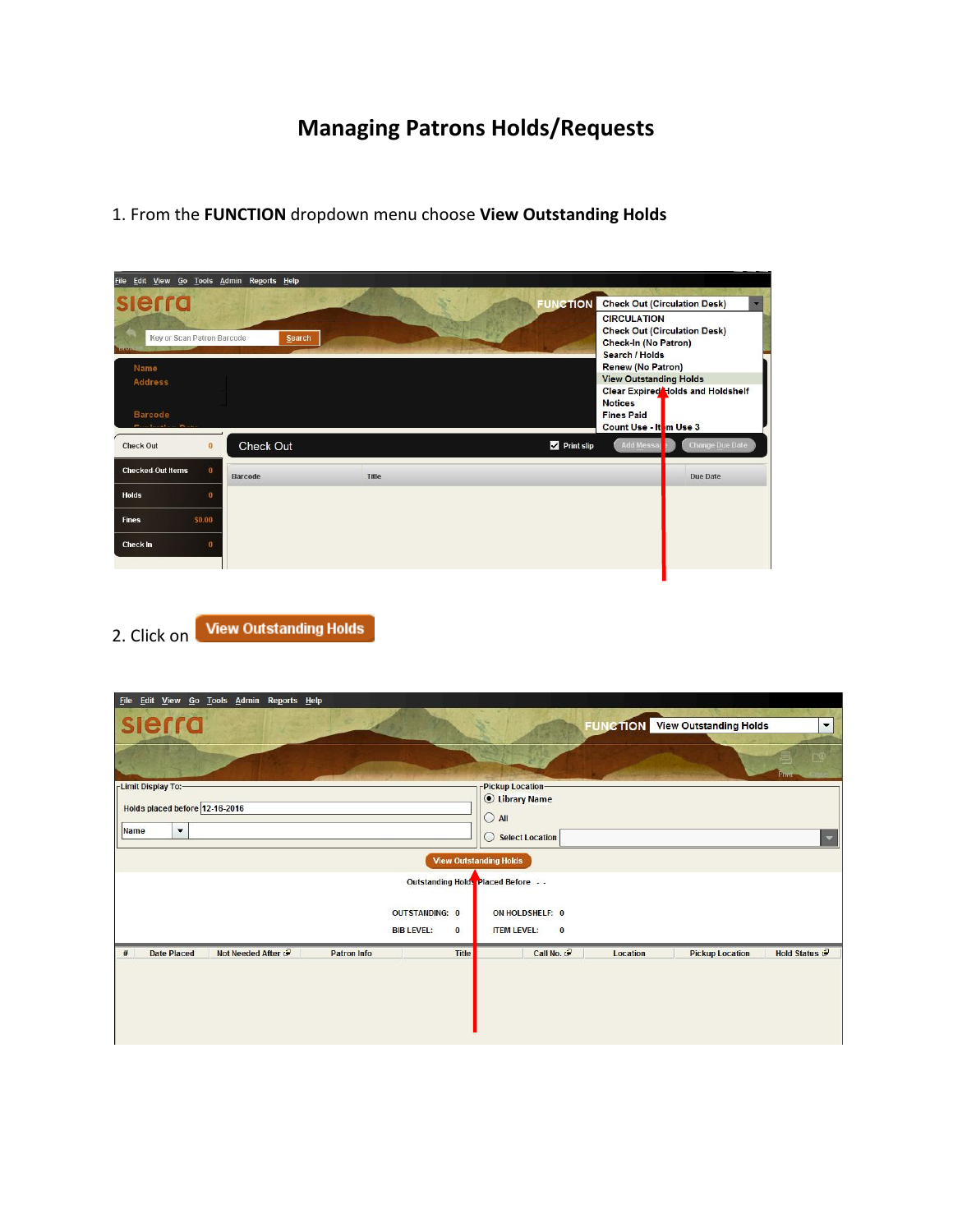## **Note:**

By clicking on the Header in each column you can sort the data Ascending or Descending. **Right** clink on the **the state of switch column information** 

| Not Needed After   | tο | Not Needed Before |
|--------------------|----|-------------------|
| Call No.           | tΩ | Barcode No.       |
| <b>Hold Status</b> | tΩ | Status            |



3. a) Click on **Date Placed** column header to sort your holds oldest to newest.

- b) **Right** click on the in the **Not Needed After** column to change the column information to **Not Needed Before**
- c) **Right** click on the in the **Hold Status** column to change the column information to **Status**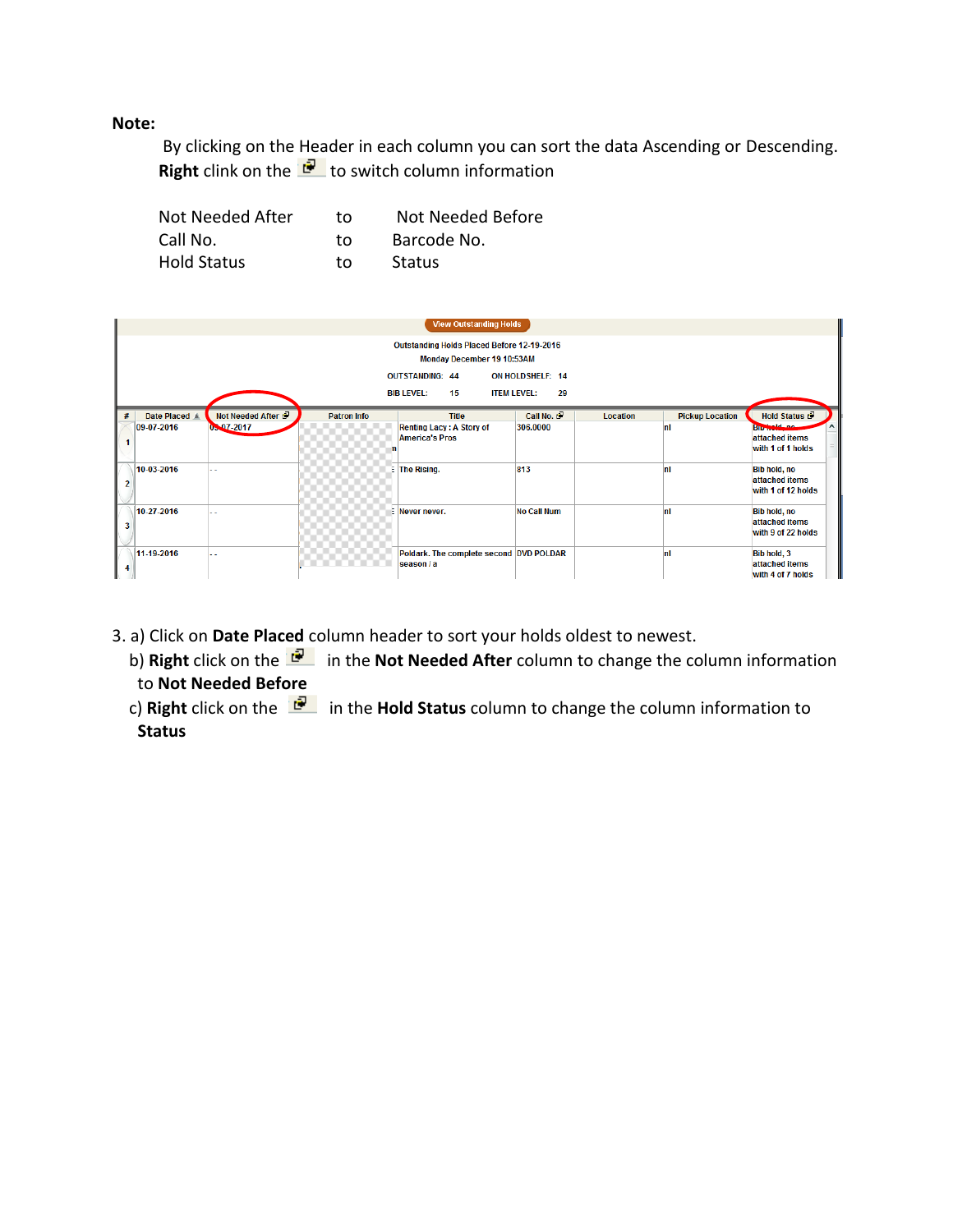4. Review each hold placed for your patrons

The **Status** column is blank.

a.) Look at the **Call No.**. If the Call No. has a "/" in it (823/.914, 813/.54) or is "No Call Num". These are items on order or coming soon. Go to the next item listed.

b.) **Right Click** on the title of the item. Choose "View BIB". The Summary record opens.

| tron Info                     | <b>Title</b>                                              | Call No. 2      | Location | <b>Pickup Location</b>                            | Status <b>B</b> |  |
|-------------------------------|-----------------------------------------------------------|-----------------|----------|---------------------------------------------------|-----------------|--|
| ER, SUSAN                     | My Italian bulldozer: a novel 823/.914<br>/ Alexand       |                 |          | pl                                                |                 |  |
| b@hotmail.cor                 |                                                           |                 |          |                                                   |                 |  |
|                               | N, HELEN ANN Love story : a novel / Karen<br>Kingsbury.   | 813/54          |          | pl                                                |                 |  |
| !360                          |                                                           |                 |          |                                                   |                 |  |
|                               | MANN, Lisa M Captivated by you / Sylvia<br>Day.           | <b>DAY</b>      |          | pl                                                |                 |  |
| <b>107 HOM</b>                |                                                           |                 |          |                                                   |                 |  |
| <b>REGORY LYNN Cutthroat.</b> |                                                           | No Call Num     |          | pl                                                |                 |  |
| 1754                          |                                                           |                 |          |                                                   |                 |  |
|                               | R, EMILY MART How Groundhog's garden<br>grew / by Lymna C | <b>E CHERRY</b> |          | pl                                                |                 |  |
| yschueler@ho                  | <b>View Patron</b>                                        |                 |          |                                                   |                 |  |
| i747                          | <b>View Item</b>                                          |                 |          |                                                   |                 |  |
| <b>CMIL V</b>                 | Inforno<br><b>View Bib</b>                                |                 |          | انتدا                                             |                 |  |
|                               | <b>Print Report (Standard Printer)</b>                    |                 |          | The upgrade<br>Title<br>to Millenni<br>Charmed an | location.txt    |  |

c.) Check to see if there are copies available to fill your hold. If there is a copy available, contact the owning library by Pidgin or e-Mail and ask them if they can fill the hold.

|         | View h Hold<br>▼ |                 |                |              | All                 | ▼            |
|---------|------------------|-----------------|----------------|--------------|---------------------|--------------|
| #       | <b>Recnum</b>    | <b>Call Num</b> | <b>Barcode</b> | Location     | <b>Due Date</b>     | <b>Holds</b> |
|         | i10140797        | 364.1 CAP       | 36601002241621 | apanf        | <b>AVAILABLE</b>    |              |
|         | li10140888       | 364.1 CAP       | 36601007647285 | caanf        | <b>AVAILABLE</b>    | 0            |
| 3.      | i10140906        | 364.1 CAP       | 36601001714669 | ccanf        | <b>AVAILABLE</b>    | 0.           |
| 4       | li10140827       | 364.1 CAP       | 36601003164251 | glanf        | 02-09-2017          |              |
| 5.      | i1014089x        | 364.1 CAP       | 36601000292667 | granf        | AVAILABLE           |              |
| 6.      | li10140876       | 364.1 CAP       | 36601007314365 | heanf        | <b>AVAILABLE</b>    |              |
|         | li10140864       | 364.1 CAP       | 36601004593854 | huanf        | $02 - 27 - 2017$    | O            |
| 8       | i10140918        | 364.1 CAP c.2   | 36601004975697 | <b>Ifanf</b> | <b>AVAILABLE</b>    |              |
| 9       | li10140815       | 364.1 CAP       | 36601002553181 | oranf        | <b>IN TRANSIT</b>   |              |
| $10-10$ | 10140840\\       | 364.1 CAP       | 36601004005271 | reanf        | <b>AVAILABLE</b>    | O            |
|         | 11 i10140761     | 364.1 CAP       | 36601000951809 | wlanf        | <b>LOST AND P 0</b> |              |
|         |                  |                 |                |              |                     |              |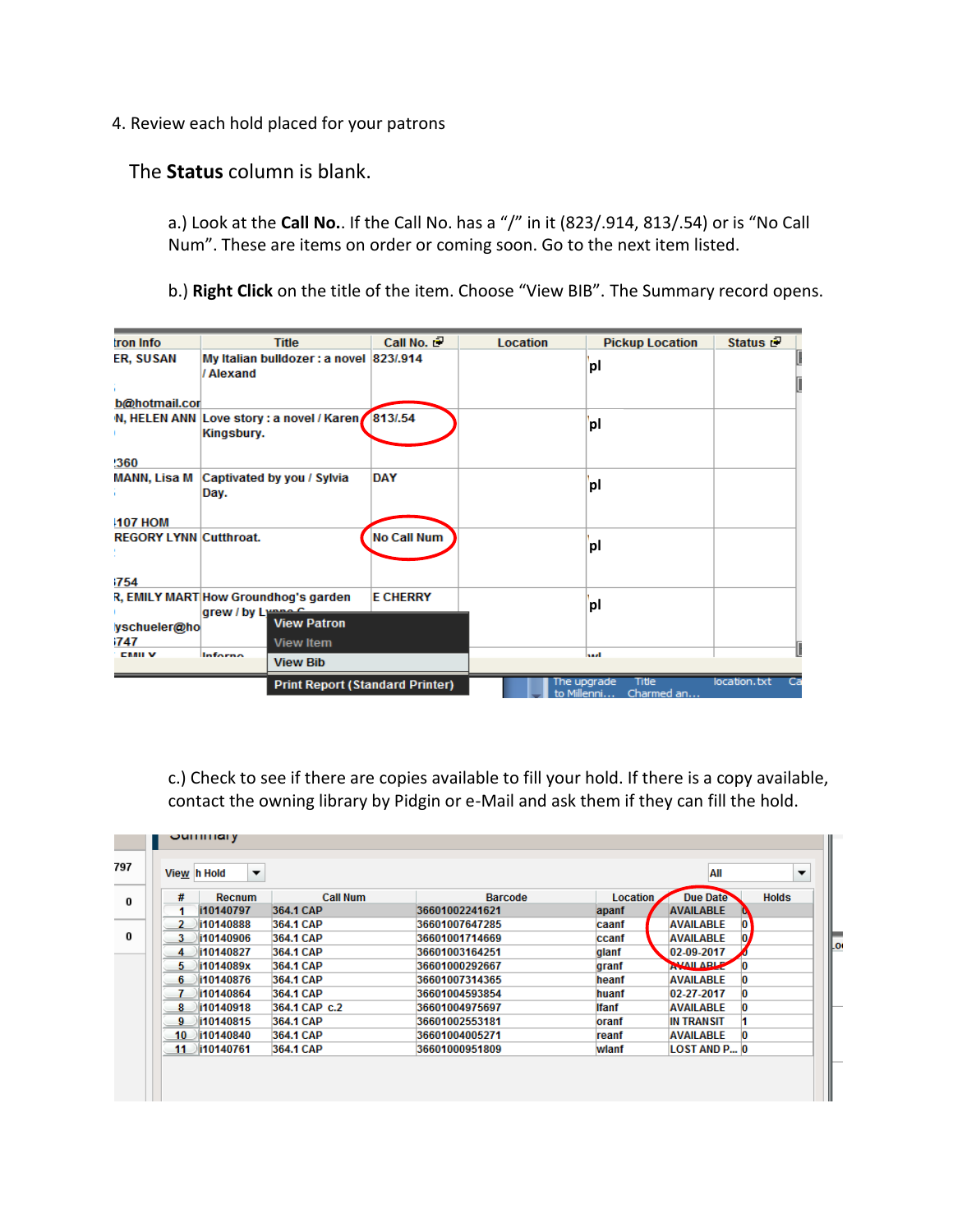## **EXAMPLES:**

|               | Summary                                                     |                                  |                                                                                         |
|---------------|-------------------------------------------------------------|----------------------------------|-----------------------------------------------------------------------------------------|
| 9962          | $\overline{\phantom{0}}$<br>View h Hold                     |                                  | $\overline{\phantom{0}}$                                                                |
| $\bf{0}$<br>1 | <b>Call Num</b><br>#<br><b>Recnum</b><br>J PIL<br>i22529962 | <b>Barcode</b><br>36601014039278 | <b>Location</b><br>Due Date<br><b>Holds</b><br>$01 - 28 - 2016$<br>mojf<br>$\mathbf{0}$ |
|               |                                                             |                                  |                                                                                         |



In the Example 1 above, the item was due 01-28-2016, and has not been returned yet. This hold would need to cancelled, and possibly requested from MNLINK because there no other copies available in PLS.

|   | <b>Summary</b> |                 |                |                 |                    |                     |
|---|----------------|-----------------|----------------|-----------------|--------------------|---------------------|
|   | 'iew h Hold    |                 |                |                 | JAII               |                     |
| # | <b>Recnum</b>  | <b>Call Num</b> | <b>Barcode</b> | <b>Location</b> | <b>Due Date</b>    | <b>Holds</b><br>llt |
|   | i23279412      | <b>DAY</b>      | 36601013877108 | apaf            | $ 02 - 17 - 2017 $ |                     |
|   | i22806891      | <b>DAY</b>      | 36601013790129 | wlaf            | 11-03-2016         |                     |
|   |                |                 |                |                 |                    |                     |

**Example 2**

In the Example 2 above, you see that all items are currently checked out.

|                                         |        |                                                |                                   | 点      | æ                         | 好    | 倡    | 1.14                  | œ               | ⋿     | ≌⊡                   |
|-----------------------------------------|--------|------------------------------------------------|-----------------------------------|--------|---------------------------|------|------|-----------------------|-----------------|-------|----------------------|
|                                         |        |                                                |                                   | Insert | Save All                  | View | Edit | Summary               | Export          | Print | Close                |
| b1067083x                               |        |                                                |                                   |        |                           |      |      |                       |                 |       |                      |
| Call No.                                | LP HOG |                                                |                                   |        |                           |      |      |                       |                 |       |                      |
| Author                                  |        | Hogan, Ray, 1908-                              |                                   |        |                           |      |      |                       |                 |       |                      |
| Title                                   |        | The Doomsday trail [large print]/Ray Hogan.    |                                   |        |                           |      |      |                       |                 |       |                      |
| Publication Info.                       |        | Boston, Mass.: G.K. Hall, 1984, c1979.         |                                   |        |                           |      |      |                       |                 |       |                      |
| <b>Summary</b><br><b>Bib-Level Hold</b> | 1      | Summary<br>View h Hold<br>$\blacktriangledown$ | <b>Hold Copy Returned Soonest</b> |        | <b>Hold Selected Item</b> |      |      | <b>Transfer Holds</b> | All             |       | $\blacktriangledown$ |
|                                         |        | #<br>Recnum                                    | <b>Call Num</b>                   |        | <b>Barcode</b>            |      |      | <b>Location</b>       | <b>Due Date</b> |       | <b>Holds</b>         |
|                                         |        |                                                |                                   |        |                           |      |      |                       |                 |       |                      |
|                                         |        |                                                | <b>Example 3</b>                  |        |                           |      |      |                       |                 |       |                      |

图

In the Example 3 above, there are no attached items. **Click** on the  $\frac{\sqrt{16}}{2}$  button.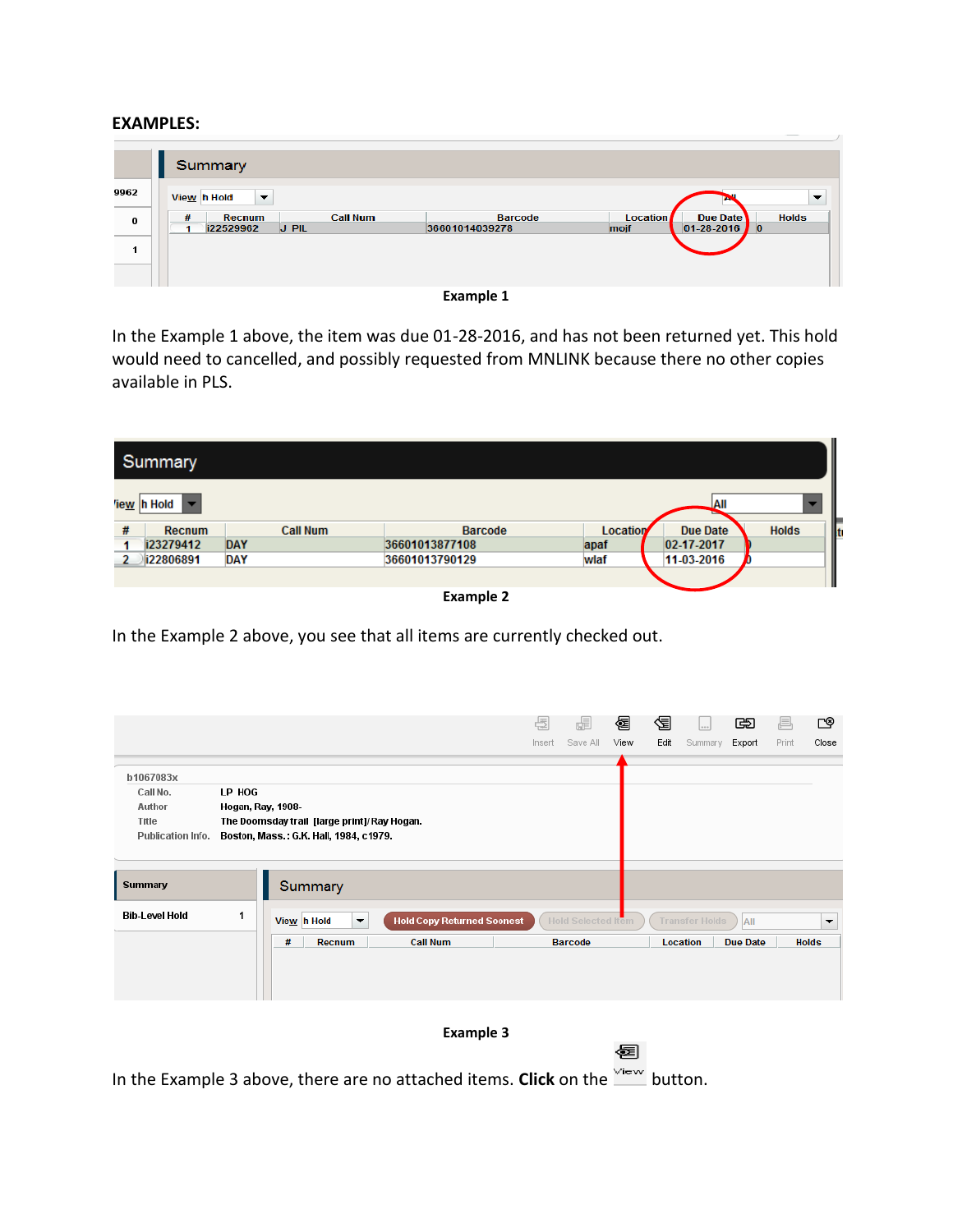| Last Updated: 01-28-2017<br>b1067083x | Created: 01-09-2006                              | <b>Revisions: 14</b>                                      |                   |                   |
|---------------------------------------|--------------------------------------------------|-----------------------------------------------------------|-------------------|-------------------|
| eng English<br>Language               | <b>Cat. Date</b>                                 | 01-09-2006                                                | <b>Bib Code 3</b> | $\sim$            |
| <b>Skip</b>                           | <b>Bib Level</b>                                 | <b>m MONOGRAPH</b>                                        | <b>Country</b>    | mau Massachusetts |
| Location<br>none                      | <b>Material Type</b>                             | <b>7 LARGE PRINT</b>                                      |                   |                   |
| MADC Loader<br>.                      | $\sim$ $\sim$ $\sim$ $\sim$ $\sim$ $\sim$ $\sim$ | $\mathbf{r}$ , $\mathbf{r}$ , $\mathbf{r}$ , $\mathbf{r}$ |                   |                   |

Check the Created Date. This record shows that this is an old record with no items in PLS. This hold would need to cancelled, and possibly requested from MNLINK because there no other copies available in PLS.

The **Status** column is "On Holdshelf" or "In-Transit".

|    |                                 | <b>View Patron</b><br><b>View Item</b> |  |    | $\equiv$        |
|----|---------------------------------|----------------------------------------|--|----|-----------------|
| Œ. | The itsy bitsy<br>by Jeffrey Bu | <b>View Bib</b>                        |  | dw | ΟN<br>HOLDSHELF |

a.) **Right Click** on the title of the item. Choose "View Item". The Item record opens.

Not checked out and ON HOLDSHELF since 02-06-2017 03:13PM until 02-14-2017

 At the top of the Item record it will show the date the item was added to the Holdshelf and the date it should be removed from the Holdshelf. Items past the Holdshelf date should be removed and returned to the lending library or send on to the next borrowing library.